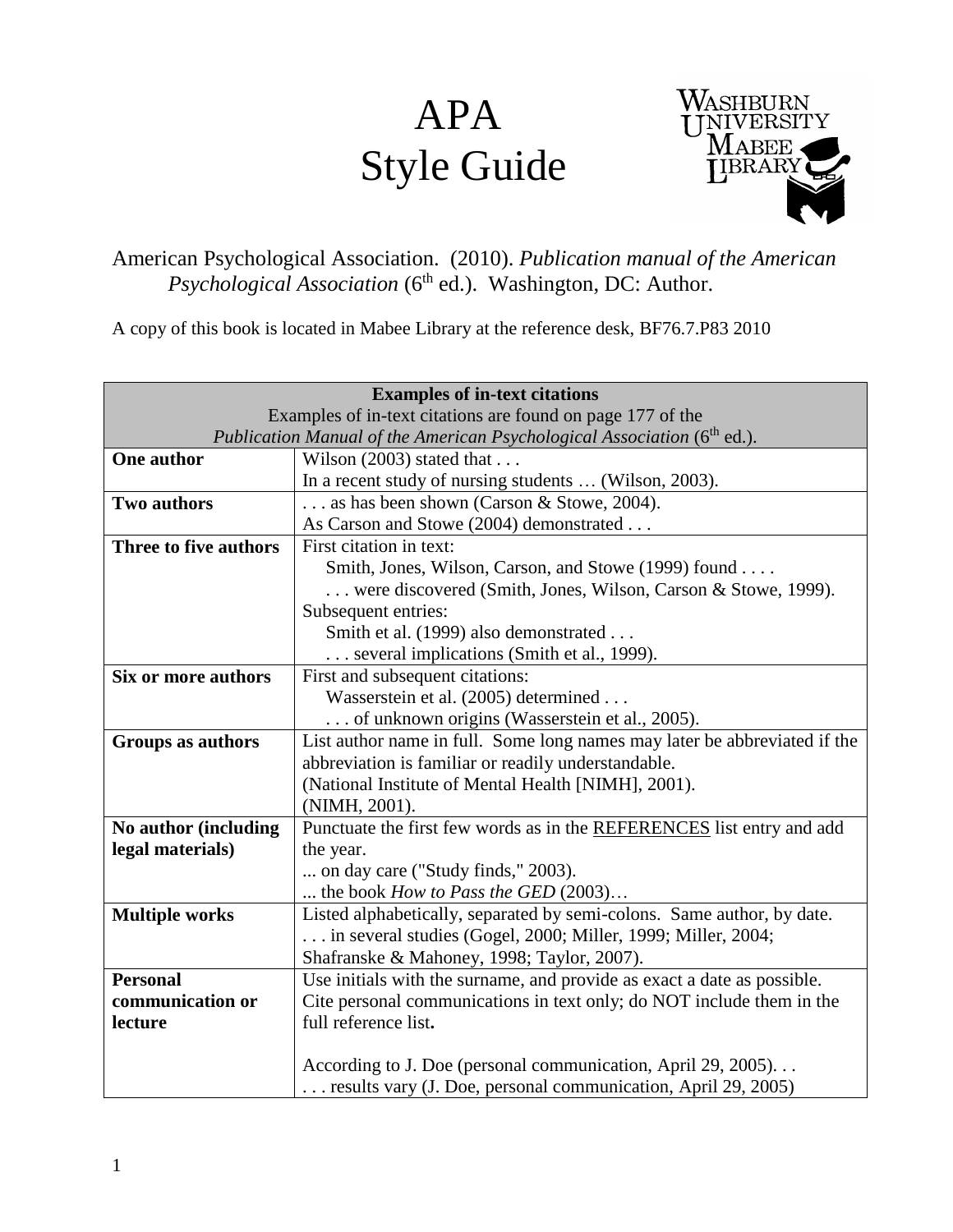| <b>Examples of Quotations</b>                                                       |                                                                             |  |
|-------------------------------------------------------------------------------------|-----------------------------------------------------------------------------|--|
| Examples of quotations sources are found on pages $91-92 & 170-171$ of the          |                                                                             |  |
| Publication Manual of the American Psychological Association (6 <sup>th</sup> ed.). |                                                                             |  |
| <b>Short Quotation 1</b>                                                            | Confusing this issue is the overlapping nature of roles in palliative care, |  |
|                                                                                     | whereby "medical needs are met by those in the medical disciplines;         |  |
|                                                                                     | nonmedical needs may be addressed by anyone on the team" (Csikai $\&$       |  |
|                                                                                     | Chaitin, 2006, p. 112).                                                     |  |
| <b>Short Quotation 2</b>                                                            | Miele (1993) found that "the 'placebo effect,' which had been verified in   |  |
|                                                                                     | previous studies, disappeared when [only the first group's] behaviors were  |  |
|                                                                                     | studied in this manner" (p. 276).                                           |  |
| <b>Long Quotation</b><br>(more than 40 words)                                       | Miele (1993) found the following:                                           |  |
|                                                                                     | The "placebo effect," which had been verified in previous studies,          |  |
|                                                                                     | disappeared when behaviors were studied in this manner.                     |  |
|                                                                                     | Furthermore, the behaviors were never exhibited again [italics]             |  |
|                                                                                     | added], even when reel [sic] drugs were administered. Earlier studies       |  |
|                                                                                     | (e.g. Abdullah, 1984; Fox, 1979) were clearly premature in attributing      |  |
|                                                                                     | the results to a placebo effect. $(p. 276)$                                 |  |

#### **Examples of References**

Examples of references can be found on pages 193-215 of the Publication Manual of the American Psychological Association (6<sup>th</sup> ed.).

# **PRINT SOURCES – BOOKS**

| One author          | Lewis, B. (2003). The crisis of Islam: Holy war and unholy terror.            |
|---------------------|-------------------------------------------------------------------------------|
|                     | New York, NY: Modern Library.                                                 |
|                     |                                                                               |
|                     |                                                                               |
| Two or more authors | Cross, F. B., & Collins, J. T. (1995). <i>Fishes in Kansas</i> . Lawrence,    |
|                     | KS: University Press of Kansas.                                               |
|                     |                                                                               |
|                     |                                                                               |
| Group author as     | Australian Bureau of Statistics. (1991). <i>Estimated resident population</i> |
| publisher           | by age and sex in statistical local areas, New South Wales, June              |
|                     |                                                                               |
|                     | 1990 (No. 3209.1). Canberra, Australian Capital Territory:                    |
|                     | Author.                                                                       |
|                     |                                                                               |
|                     |                                                                               |
| One editor          | Barrett, E. M. (Ed.). (1990). Visions of Rogers' science-based                |
|                     | <i>nursing.</i> New York, NY: National League for Nursing.                    |
|                     |                                                                               |
|                     |                                                                               |
| Part of a book      | Charney, E. B., Burry, T. A., & Ludwig, S. (1990). The ill or injured         |
|                     | child. In M. W. Schwartz (Ed.), Pediatric primary care: A                     |
|                     |                                                                               |
|                     | problem-oriented approach $(2^{nd}$ ed., pp. 57-65). Chicago, IL:             |
|                     | Year Book Medical Publishers.                                                 |
|                     |                                                                               |
|                     |                                                                               |
|                     |                                                                               |
|                     |                                                                               |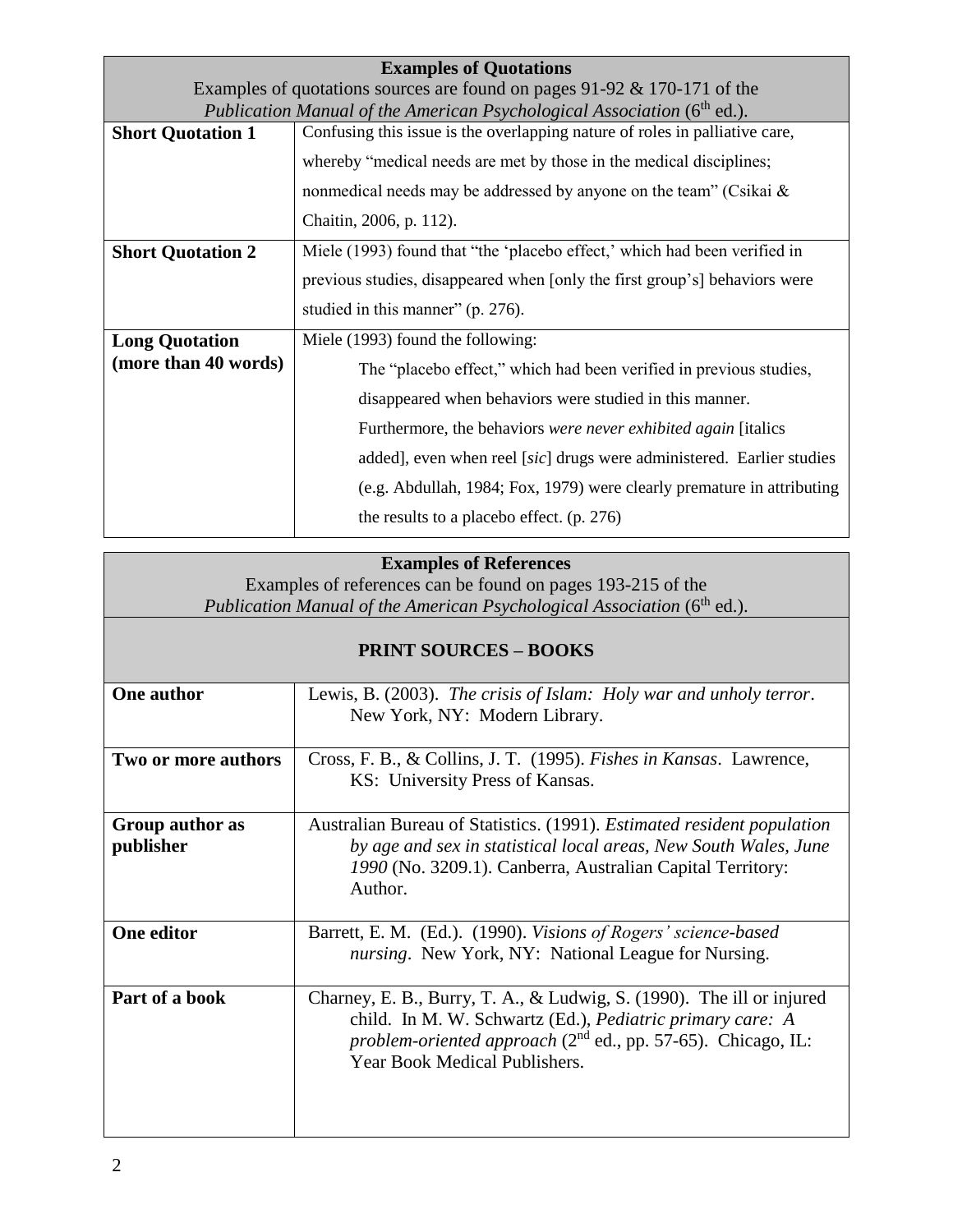| <b>Book review</b>                         | Schatz, B. R. (2000, November 17). Learning by text or context?       |  |
|--------------------------------------------|-----------------------------------------------------------------------|--|
|                                            | [Review of the book The social life of information by J.S. Brown      |  |
|                                            | & P. Duguid]. Science, 290, 1304. doi:10.1126/science.290.            |  |
|                                            | 5495.1304<br>[if no doi available, simply omit.]                      |  |
|                                            |                                                                       |  |
| No author or editor                        | Merriam-Webster's collegiate dictionary (10th ed.). (1993).           |  |
|                                            | Springfield, MA: Merriam-Webster.                                     |  |
|                                            |                                                                       |  |
| Encyclopedia article                       | Berger, P. (2001). Nightingale, Florence. In World book encyclopedia  |  |
|                                            | (Vol. 4, p. 420). Chicago, IL: World Book.                            |  |
|                                            |                                                                       |  |
| <b>Dictionary entry</b>                    | Laminectomy. (2003). In Dorland's illustrated medical dictionary      |  |
|                                            | (30 <sup>th</sup> ed., p. 996). Philadelphia, PA: Saunders.           |  |
|                                            |                                                                       |  |
| <b>PRINT SOURCES - JOURNALS/NEWSPAPERS</b> |                                                                       |  |
| <b>Journal</b> (pagination                 | Roberts, S. B., & Pittas, A. G. (2003). The role of glycemic index in |  |
| by volume)                                 | type 2 diabetes. Nutrition in Clinical Care, 6, 1051-1061.            |  |
| <b>Journal</b> (pagination                 | Brown, M., Richard, G., & Wagstaff, P. (2003). Using a home care      |  |
| by issue)                                  | model to monitor bilirubin levels in early discharged infants.        |  |
|                                            | Topics in Health Information Management, 24(4), 39-41.                |  |
| Magazine (with a                           | Tetlock, P. (1993, January/February). How presidents think.           |  |
| volume number)                             | Psychology Today, 26, 8-9.                                            |  |
| <b>Magazine</b> (without a                 | MacGregor, K., & Cowley, G. (2005, July 25). America's best: Two      |  |
| volume number)                             | affluent Americans who help the world's most desperate.               |  |
| *usually a weekly magazine                 | Newsweek, pp. 54-55.                                                  |  |
| <b>Newspaper</b>                           | Hulse, C. (2004, July 16). Senate approves tobacco buyout and new     |  |
|                                            | curbs. The New York Times (National ed.), p. A2, A20.                 |  |
| Daily newspaper                            | New drug appears to sharply cut risk of death from heart failure.     |  |
| article (no author)                        | (1993, July 15). The Washington Post, p. A12.                         |  |
| <b>ELECTRONIC SOURCES</b>                  |                                                                       |  |
| <b>Full-text article from</b>              | Howard, K. R. (2007). Childhood overweight: Parental perceptions      |  |
| a database, with no                        | and readiness for change. The Journal of School Nursing, 23(2),       |  |
| <b>DOI</b> assigned                        | 73-79. Retrieved from PsychINFO database.                             |  |
| <b>Full-text article from</b>              | Le Barbenchon, E., Milhabet, I., Steiner, D. D., & Priolo, D. (2008). |  |
| an online website,                         | Social acceptance of exhibiting optimism. Current Research in         |  |
| with no DOI assigned                       | Social Psychology, 14(4), 52-63. Retrieved from                       |  |
|                                            | http://www.uiowa.edu/~grpproc/crisp/crisp14_4.pdf                     |  |
| <b>Full-text article from</b>              | Wolff, H. G., & Moser, K. (2009). Effects of networking on career     |  |
| a database or an                           | success: A longitudinal study. Journal of Applied Psychology,         |  |
| online periodical with                     | 94(1), 196-206. doi: 10.1037/a0013350                                 |  |
| <b>DOI</b> assigned                        |                                                                       |  |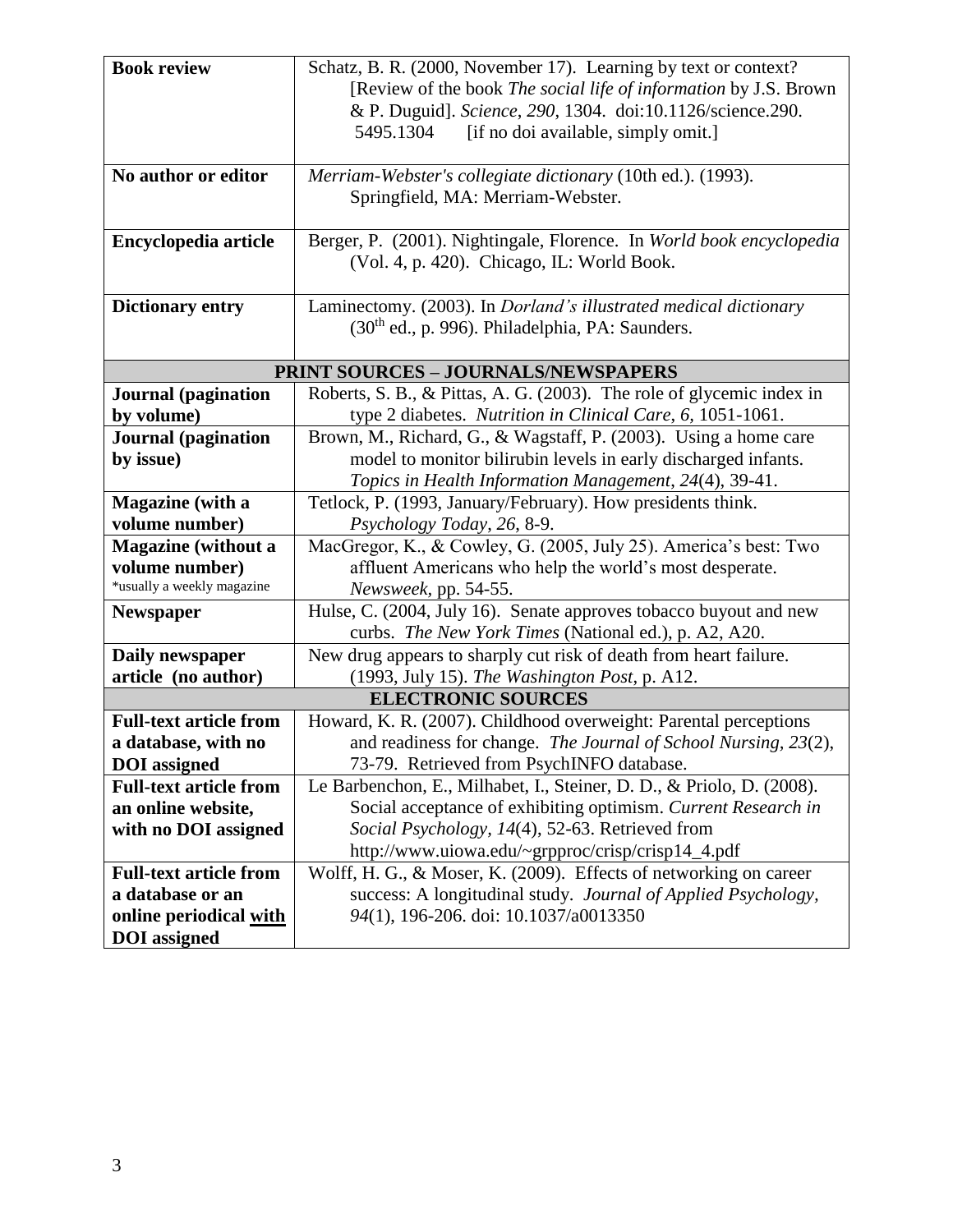| <b>Abstract ONLY of an</b>  | Fournier, M., de Ridder, D. & Bensing, J. (1999). Optimism and                                                                     |
|-----------------------------|------------------------------------------------------------------------------------------------------------------------------------|
| article                     | adaptation to multiple sclerosis: What does optimism mean                                                                          |
|                             | [Abstract]. Journal of Behavioral Medicine, 22, 303-326.                                                                           |
|                             | Abstract retrieved from PsycINFO database.                                                                                         |
| <b>Full-text</b>            | Graham, G. (2007). Behaviorism. In E. N. Zalta (Ed.), The Stanford                                                                 |
| encyclopedia article        | encyclopedia of philosophy. Retrieved from                                                                                         |
| from online                 | http://plato.stanford.edu/entries/behaviorism                                                                                      |
|                             |                                                                                                                                    |
| <b>Entry from an online</b> | Sustainability. (n.d.). In Merriam-Webster's online dictionary.                                                                    |
| dictionary                  | Retrieved from http://www.merriam-webster.com/dictionary                                                                           |
| <b>Document from a</b>      | American Cancer Society. (2002). Common questions about diet and                                                                   |
| web site                    | cancer. Retrieved from http://www.cancer.org/docroot/PED                                                                           |
|                             | /Content/PED_3_2x_Common_Questions_About_Diet_and_                                                                                 |
|                             | Cancer.asp?sitearea=PED                                                                                                            |
|                             | Archer, D. (n.d.). Exploring nonverbal communication. Retrieved                                                                    |
|                             | from http://nonverbal.ucsc.edu<br>Richardson, T. (2004, July 21). City administrator robbed of car at                              |
| <b>Online newspaper</b>     | gunpoint. Topeka Capital Journal. Retrieved from                                                                                   |
|                             | http://www.cjonline.com                                                                                                            |
| <b>Electronic books</b>     | Barell, J. (2003). Developing more curious minds. Alexandria, VA:                                                                  |
|                             | Association for Supervision and Curriculum Development.                                                                            |
|                             | Retrieved from http://0-www.netlibrary.com.topekalibraries.info/                                                                   |
|                             | O'Keefe, E. (n.d.). Egoism & the crisis in Western values. Retrieved                                                               |
|                             | from http://www.onlineoriginals.com/showitem.asp?itemID=134                                                                        |
| Message posted to a         | Kellerman, M. (2007, May 23). Re: Disclosing clinical trials. [Web                                                                 |
| <b>Weblog (Blog)</b>        | log message]. Retrieved from http://iq.harvard.edu/blog/                                                                           |
|                             | sss/archives/2007/05                                                                                                               |
|                             | MiddleKid. (2007, January 22). Re: The unfortunate prerequisites and                                                               |
|                             | consequences of partitioning your mind [Web log message].                                                                          |
|                             | Retrieved from http://scienceblogs.com/pharyngula/2007/01/                                                                         |
|                             | the_unfortunate_prerequisites.php                                                                                                  |
| Message posted to a         | Hameroff, S. (2006, October 29). Re: Consciousness is a state? Or a                                                                |
| newsgroup, online           | sequence of events? [Online forum comment]. Retrieved from                                                                         |
| forum or discussion         | http://groups.google.com/group/sci.psychology.consciousness                                                                        |
| group                       |                                                                                                                                    |
| Video post                  | Baker, B. (2008, June 13). Info literacy 11. Plagiarism and citation                                                               |
|                             | styles [Video file]. Retrieved from http://www.youtube.com                                                                         |
|                             | /watch?v=gbAcQcDTxdo                                                                                                               |
| Audio and music             | <b>OTHER</b>                                                                                                                       |
| recordings                  | Costa, P. T., Jr. (Speaker). (1988). Personality, continuity, and<br>changes of adult life (Cassette Recording No. 207-433-88A-B). |
|                             | Washington, DC: American Psychological Association.                                                                                |
|                             | lang, k.d. (2008). Shadow and the frame. On Watershed [CD]. New                                                                    |
|                             | York, NY: Fox Broadcasting.                                                                                                        |
| <b>Brochure, corporate</b>  | Research and Training Center on Independent Living. (1993).                                                                        |
| author                      | Guidelines for reporting and writing about people with                                                                             |
|                             | disabilities [Brochure]. (4 <sup>th</sup> ed.). Lawrence, KS: Author.                                                              |
|                             |                                                                                                                                    |